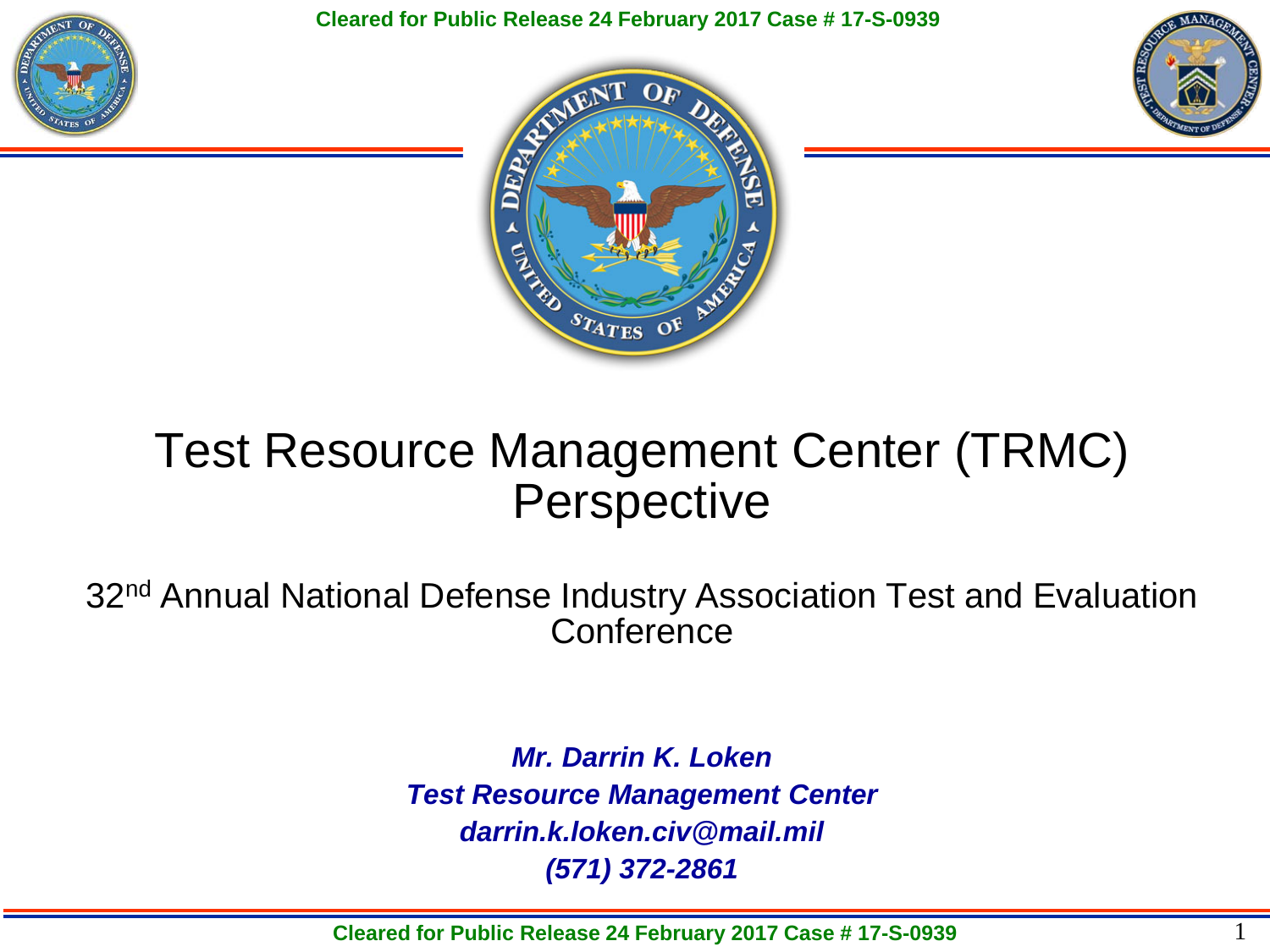

# **TRMC Organization**



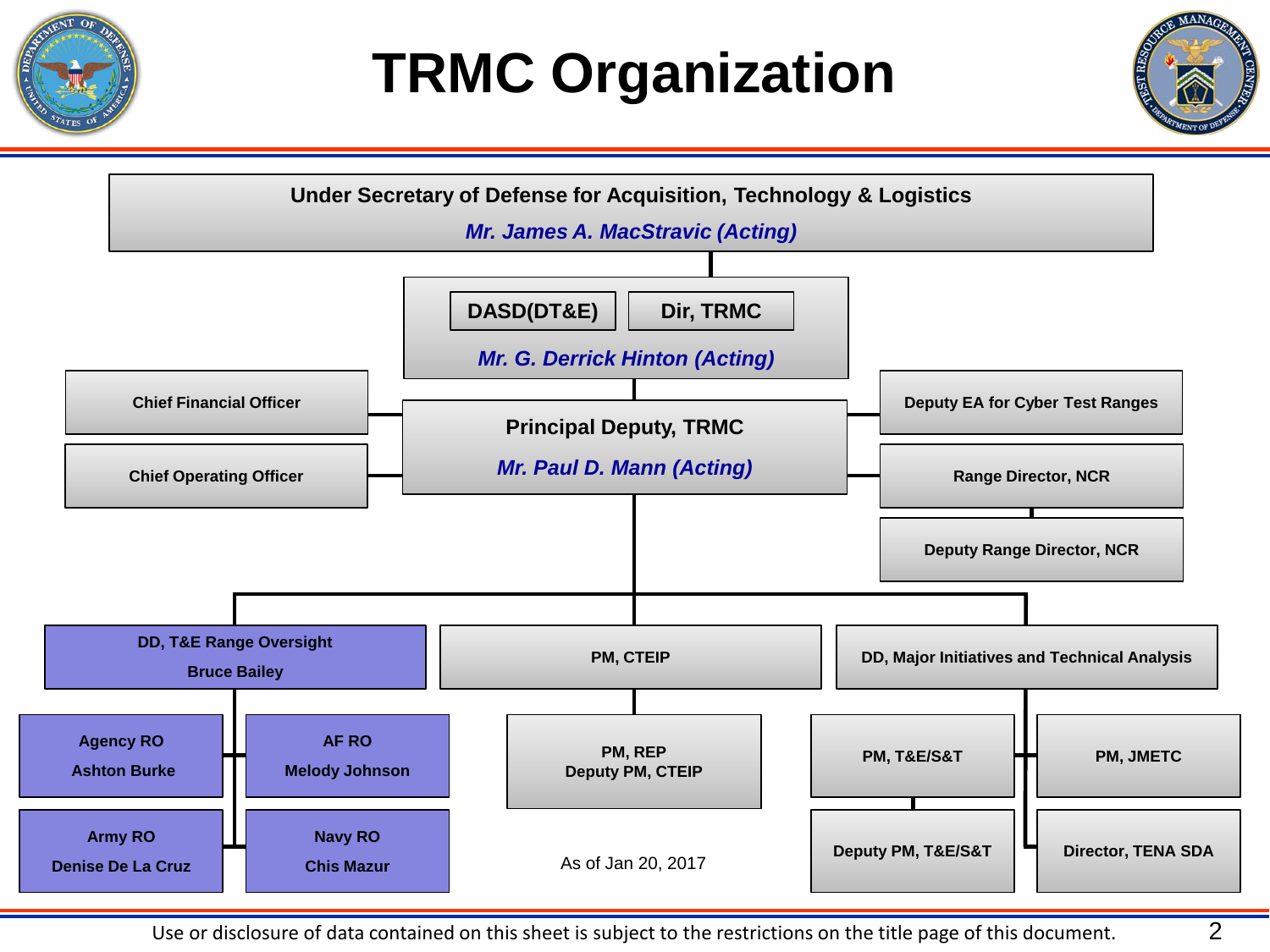

## **TRMC Missions DoD (Charter) Directive 5105.71**



- *Plan for and assess the adequacy of the MRTFB to provide adequate testing in support of the development, acquisition, fielding, and sustainment of defense systems*
- Support the Department's objective of ensuring **compliance with DoDD 7000.14-R**
- **Review proposed significant changes** to T&E facilities and resources of the MRTFB before they are implemented by the DoD Components
- **Issue guidance** to the DoD Components, through the USD(AT&L), with respect to MRTFB planning
- Maintain an **awareness of other T&E facilities and resources**, within and outside the DoD, and their impacts on DoD requirements
- Serve as **Executive Agent for Cyber Test Ranges**
- *Complete a strategic plan for T&E not less often than once every 2 fiscal years*
- *Submit report to the SECDEF containing the comments of the Director concerning all such proposed*  **budgets, together with the Director's certification as to whether such proposed budgets are <b>adequate**
- *Administer the CTEIP (Central Test and Evaluation Investment Program) and T&E/S&T Program*
- Administer the **JMETC** (Joint Mission Environment Test Capability)
- Manage the **NCR** (National Cyber Range) *Statutory* **Regulatory**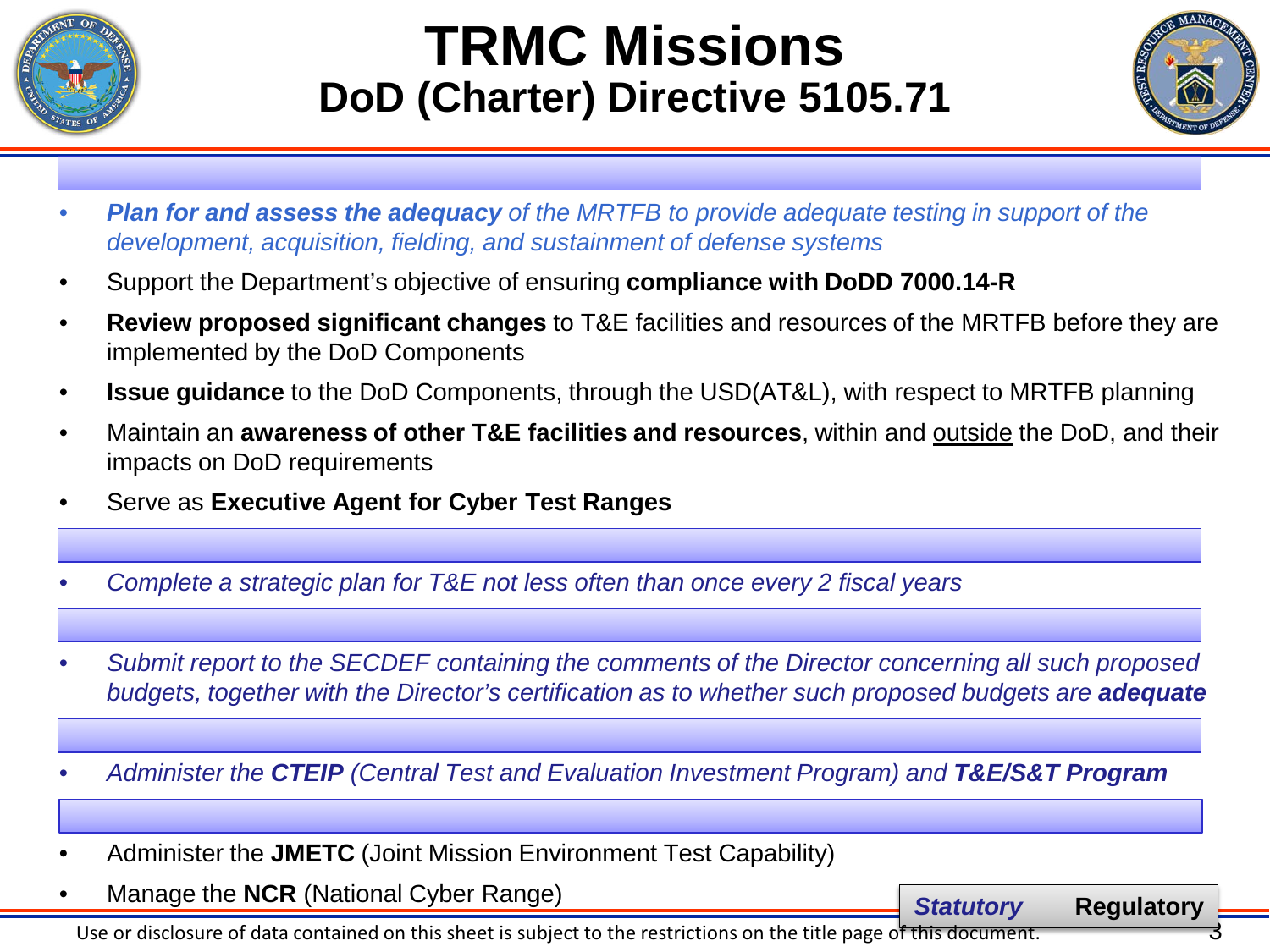

### **The STEWARD of the DoD Test Infrastructure**

**Major Range and Test Facility Base (MRTFB): The "Critical Core" 23 Sites: Army-8; Navy-6; Air Force-7; Defense Agency-2**



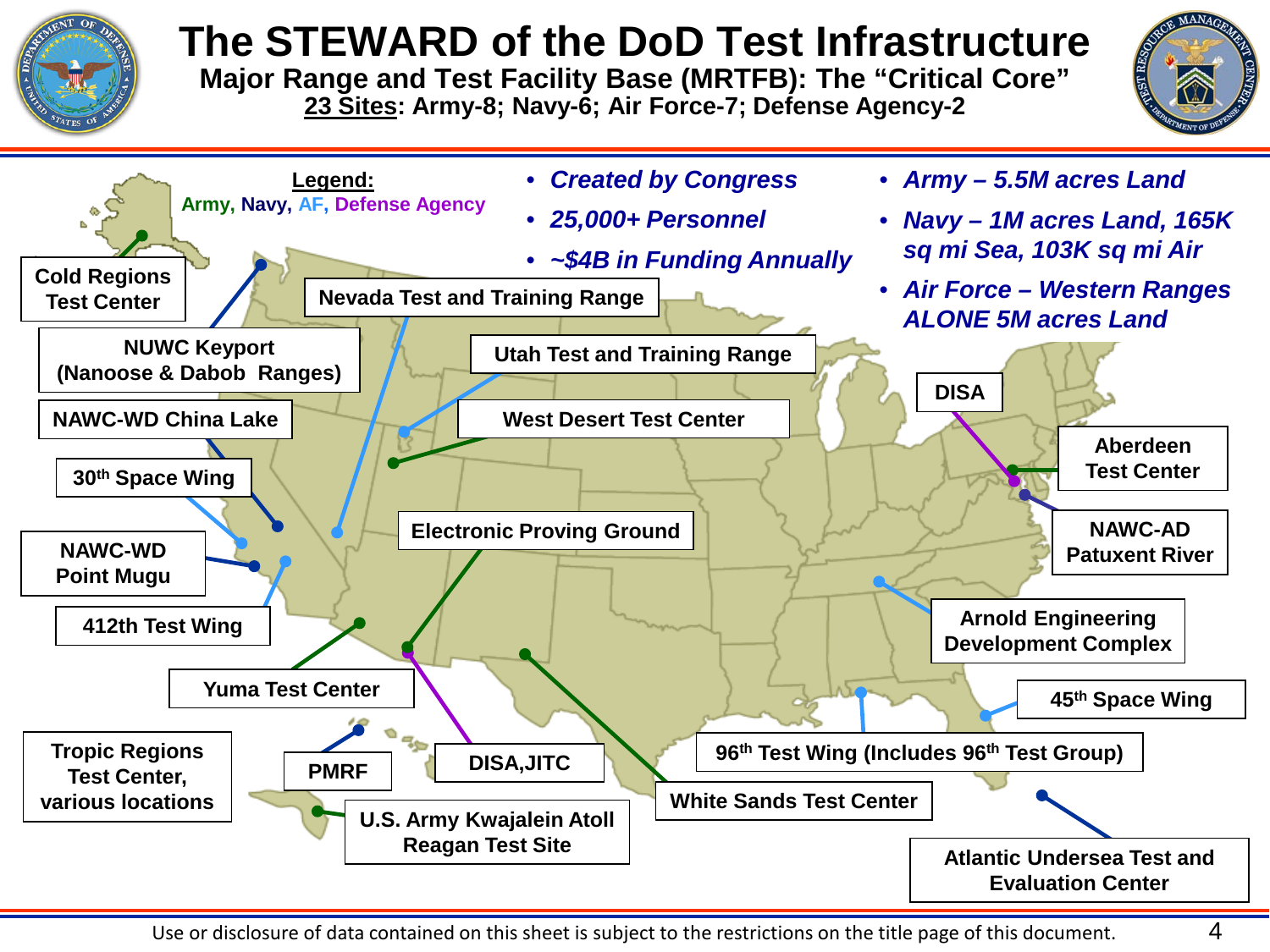

## **Department Policy on MRTFB Scheduling**



- **Department of Defense Directive 3200.11,** *Major Range and Test Facility Base***:**
	- **"Scheduling of the MRTFB shall be based upon a priority system that gives equitable consideration to all DoD Components and accommodates DoD acquisition program priorities"**
- **Department of Defense Instruction 3200.18,** *Management and Operation of the MRTFB***:** 
	- **"Scheduling of the MRTFB shall be based upon a priority system that gives equitable consideration to all DoD Components. Does not discriminate among DoD programs on the basis of DoD Component sponsorship, and accommodates DoD acquisition program priorities"**
	- **"Scheduling conflicts among DoD users that cannot be resolved through the MRTFB component chain of command may be referred by the DoD Component(s) to the Director, TRMC, for further mediation"**
	- **"Commanders or directors of activities managing MRTFB facilities and ranges shall establish guidelines for the use of MRTFB facilities and ranges by non-DoD users"**
- **Army Regulation 73-1,** *Test and Evaluation Policy***:**
	- **Scheduling of test resources will be IAW DODD 3200.11.**
	- **Without compromising primary responsibility to DOD customers, MRTFB commanders will assure equitable consideration for commercial customers and non-DOD users at their facilities IAW DODD 3200.11.**
- **Navy, OPNAVINST 3900.25C,** *Major Range and Test Facility Base***:** 
	- **Implements DODD 3200.11 across all Navy Test and Evaluation activities.**
	- **The provisions apply to all users of the Major Range and Test Facility Base (MRTFB) and to all echelons responsible for management and administration of those MRTFB capabilities**
- **Air Force Instruction 99-109,** *MRTFB Test and Evaluation Resource Planning***:**
	- **Implements Air Force Policy Directive (AFPD) 99-1,** *Test and Evaluation Process*
	- **Scheduling of test resources will be IAW DODD 3200.11 and DODI 3200.18.**

#### <mark>ម</mark> **IAW DoDI 3200.18, unresolved scheduling conflicts may be referred to the Director, TRMC, for further mediation**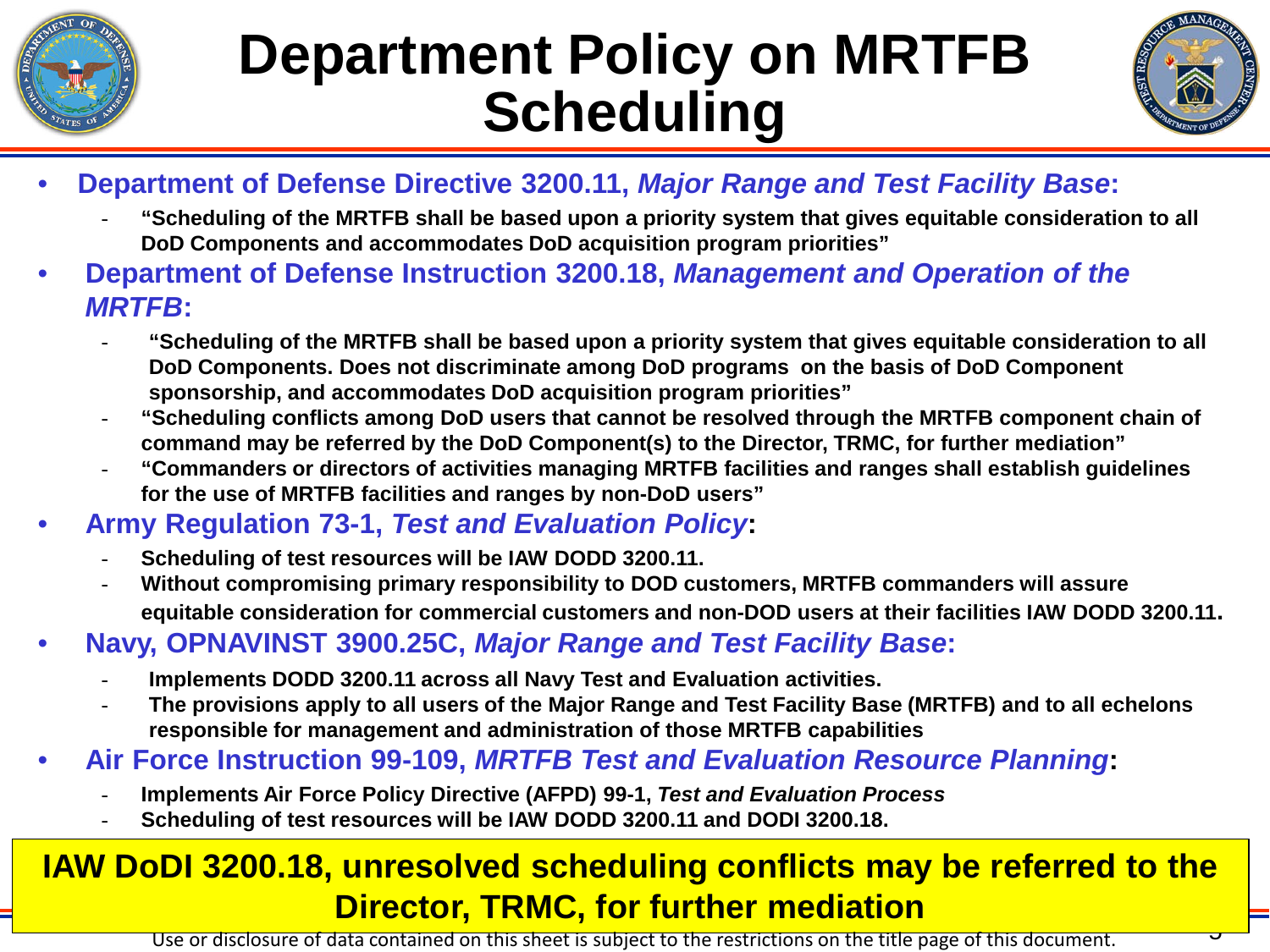

## **Range Scheduling Deconfliction Guidelines**



**Range Commanders Council (RCC) Document 556-16**

- *Range Scheduling Deconfliction Guidelines*
	- ─ Provides a common set of guidelines & information to facilitate orderly inter-range scheduling
	- ─ Identifies each range's scheduling priorities and procedures, points of contact, and other areas of consideration
	- ─ Intended for use by both range managers and users/customers of DoD National Ranges and MRTFBs
	- ─ In the case of range operations or programs that utilize multiple ranges, the lead range will determine the user's operational requirements and schedule necessary range time/assets with support ranges
	- ─ Conflicts are resolved at the lowest supervision level possible

#### **Each MRTFB Activity has a Scheduling and Deconfliction Process**